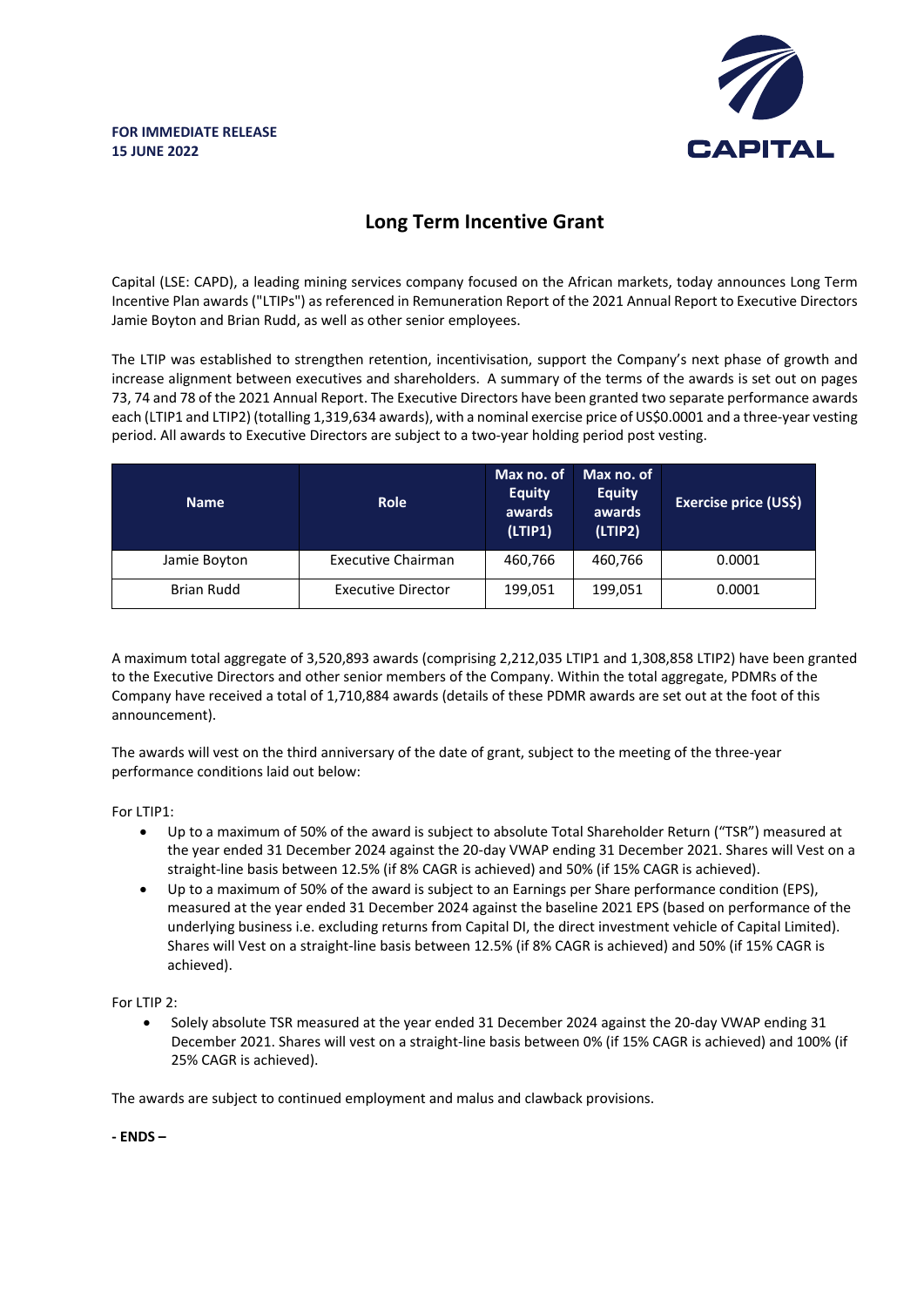

## **For further information, please visit Capital Limited's website www.capdrill.com or contact:**

| <b>Capital Limited</b>                                           | +230 464 3250           |
|------------------------------------------------------------------|-------------------------|
| Jamie Boyton, Executive Chairman                                 | investor@capdrill.com   |
| Giles Everist, Chief Financial Officer                           |                         |
| Conor Rowley, Investor Relations & Corporate Development Manager |                         |
| <b>Berenberg</b>                                                 | +44 20 3207 7800        |
| <b>Matthew Armitt</b>                                            |                         |
| Jennifer Lee                                                     |                         |
| Detlir Elezi                                                     |                         |
| <b>Tamesis Partners LLP</b>                                      | +44 20 3882 2868        |
| Charlie Bendon                                                   |                         |
| Richard Greenfield                                               |                         |
| <b>Stifel Nicolaus Europe Limited</b>                            | +44 20 7710 7600        |
| Ashton Clanfield                                                 |                         |
| Callum Stewart                                                   |                         |
| Rory Blundell                                                    |                         |
| <b>Buchanan</b>                                                  | +44 20 7466 5000        |
| <b>Bobby Morse</b>                                               | capital@buchanan.uk.com |
| James Husband                                                    |                         |

## **About Capital Limited**

Capital Limited is a leading mining services company providing a complete range of drilling, mining, maintenance and geochemical laboratory solutions to customers within the global minerals industry, focusing on the African markets. The Company's services include: exploration, delineation and production drilling; load and haul services; mining equipment hire and maintenance; and geochemical analysis. The Group's corporate headquarters are in Mauritius and it has established operations in Burkina Faso, Côte d'Ivoire, Egypt, Guinea, Mali, Mauritania, Nigeria, Saudi Arabia and Tanzania.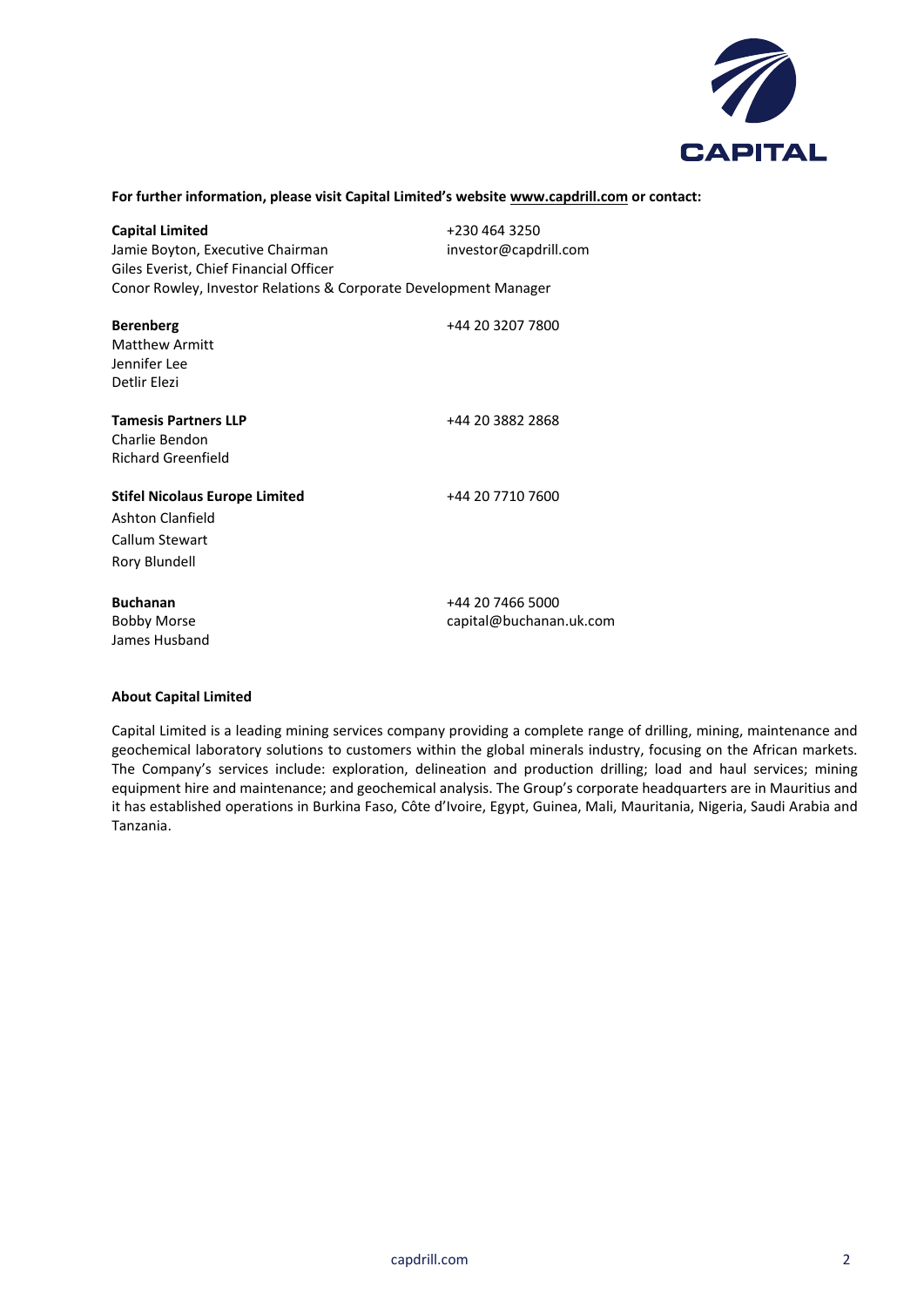

## **Notification of transactions by PDMRs**

| 1. | Details of the person discharging managerial responsibilities / person closely associated                        |                                                                                          |           |  |
|----|------------------------------------------------------------------------------------------------------------------|------------------------------------------------------------------------------------------|-----------|--|
| a. | Name                                                                                                             | Jamie Boyton                                                                             |           |  |
| 2. | <b>Reason for the notification</b>                                                                               |                                                                                          |           |  |
| a. | Position/status                                                                                                  | <b>Executive Chairman</b>                                                                |           |  |
| b. | Initial notification/Amendment                                                                                   | Initial notification                                                                     |           |  |
| 3. | Details of the issuer, emission allowance market participant, auction platform, auctioneer or<br>auction monitor |                                                                                          |           |  |
| a. | Name                                                                                                             | Capital Limited                                                                          |           |  |
| b. | LEI                                                                                                              | 213800XG175G91JW8W37                                                                     |           |  |
| 4. | Details of the transaction(s): section to be repeated for (i) each type of instrument; (ii) each type of         |                                                                                          |           |  |
|    |                                                                                                                  | transaction; (iii) each date; and (iv) each place where transactions have been conducted |           |  |
| a. | Description of the Financial                                                                                     | Common shares of \$0.0001 each                                                           |           |  |
|    | instrument, type of instrument                                                                                   | BMG022411000                                                                             |           |  |
|    | Identification code                                                                                              |                                                                                          |           |  |
| b. | Nature of the transaction                                                                                        | <b>Grant of Options</b>                                                                  |           |  |
| c. | Price(s) and volume(s)                                                                                           | Price(s)                                                                                 | Volume(s) |  |
|    |                                                                                                                  | \$0.0001                                                                                 | 460,766   |  |
|    |                                                                                                                  | \$0.0001                                                                                 | 460,766   |  |
| d. | Aggregated information                                                                                           | 921,532 at \$0.0001                                                                      |           |  |
|    | Aggregated volume                                                                                                |                                                                                          |           |  |
|    | Price                                                                                                            |                                                                                          |           |  |
| e. | Date of the transaction                                                                                          | 15 June 2022                                                                             |           |  |
| f. | Place of the transaction                                                                                         | Outside of trading venue                                                                 |           |  |

| 1.             | Details of the person discharging managerial responsibilities / person closely associated                        |                                                                                          |           |  |  |
|----------------|------------------------------------------------------------------------------------------------------------------|------------------------------------------------------------------------------------------|-----------|--|--|
| a <sub>r</sub> | Name                                                                                                             | <b>Brian Rudd</b>                                                                        |           |  |  |
| 2.             | <b>Reason for the notification</b>                                                                               |                                                                                          |           |  |  |
| a.             | Position/status                                                                                                  | <b>Executive Director</b>                                                                |           |  |  |
| b.             | Initial notification/Amendment                                                                                   | Initial notification                                                                     |           |  |  |
| 3.             | Details of the issuer, emission allowance market participant, auction platform, auctioneer or<br>auction monitor |                                                                                          |           |  |  |
| a.             | Name                                                                                                             | Capital Limited                                                                          |           |  |  |
| b.             | LEI                                                                                                              | 213800XG175G91JW8W37                                                                     |           |  |  |
| 4.             | Details of the transaction(s): section to be repeated for (i) each type of instrument; (ii) each type of         |                                                                                          |           |  |  |
|                |                                                                                                                  | transaction; (iii) each date; and (iv) each place where transactions have been conducted |           |  |  |
| a <sub>r</sub> | Description of the Financial                                                                                     | Common shares of \$0.0001 each                                                           |           |  |  |
|                | instrument, type of instrument                                                                                   |                                                                                          |           |  |  |
|                | Identification code                                                                                              | BMG022411000                                                                             |           |  |  |
| b.             | Nature of the transaction                                                                                        | Grant of Options                                                                         |           |  |  |
| c.             | Price(s) and volume(s)                                                                                           | Price(s)                                                                                 | Volume(s) |  |  |
|                |                                                                                                                  | \$0.0001p                                                                                | 199,051   |  |  |
|                |                                                                                                                  | \$0.0001p                                                                                | 199,051   |  |  |
| d.             | Aggregated information                                                                                           | 398,102 at \$0.0001                                                                      |           |  |  |
|                | Aggregated volume                                                                                                |                                                                                          |           |  |  |
|                | Price                                                                                                            |                                                                                          |           |  |  |
| e.             | Date of the transaction                                                                                          | 15 June 2022                                                                             |           |  |  |